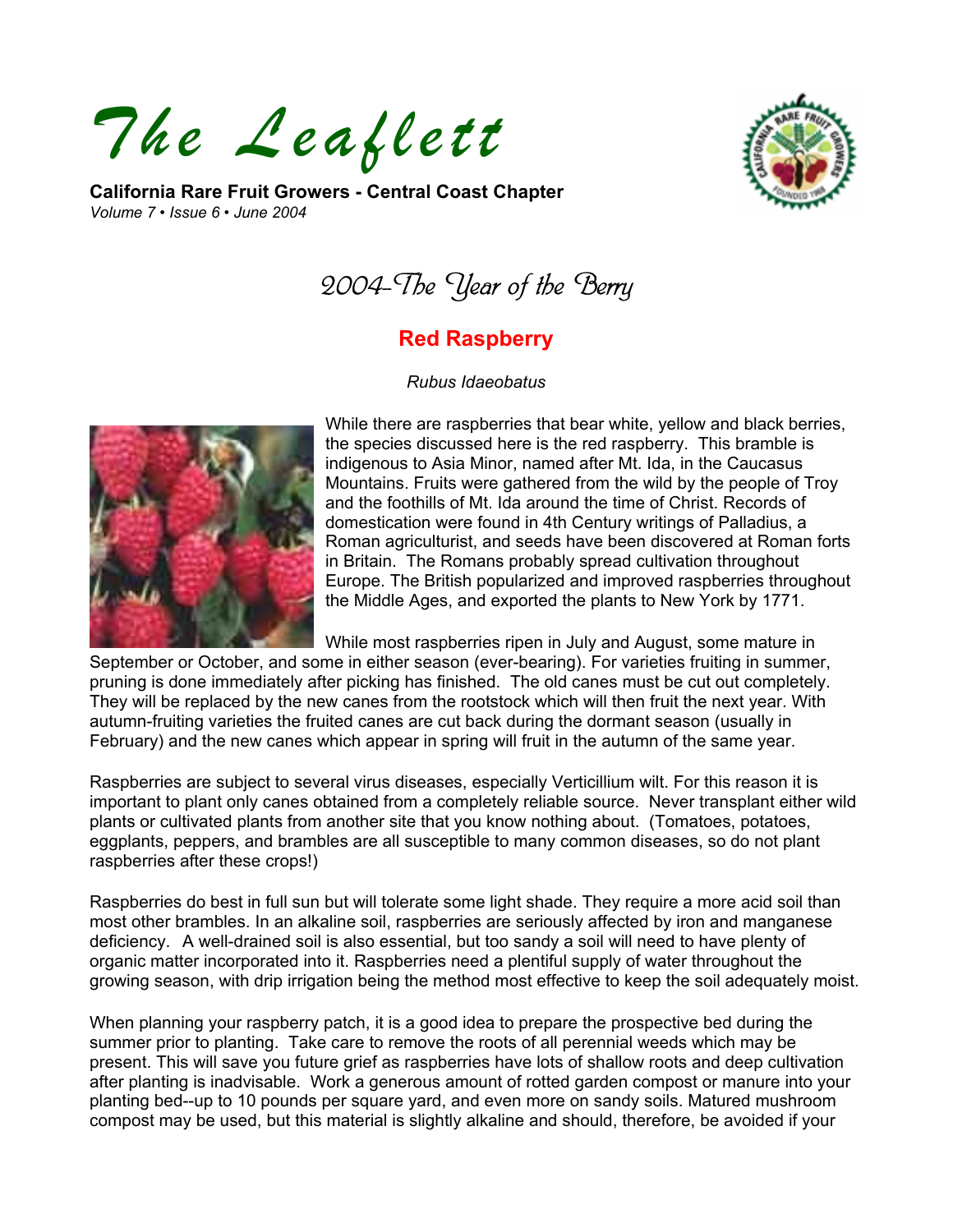soil already needs acid amendment (which most soils in our area do need). To insure against a possible shortage of phosphates, dig in one ounce per square yard of super-phosphate.

Raspberries may be planted either in the open or against a fence or wall. In the latter case, the canes can be secured with lengths of strong string tied to staples at the ends of the row at intervals of about 18 inches. A freestanding row will require substantial posts at each end of the row and these should be put in before planting. Metal fence posts make a good permanent installation, especially if they are embedded in concrete. String two lengths of 12 or 14-gauge galvanized wire between the posts at about two feet and three feet from the ground. Plant the canes two feet apart in a row and, if more than one row is wanted, the rows should be six feet apart.

You may plant new canes at any time between fall and spring. If the soil is too wet to work when your canes arrive from the nursery, keep them stored in a cool, dry area with the roots wrapped in damp burlap or sawdust. Conversely, if the roots appear at all dry when planting, soak them in a bucket of water for an hour or so before you place them in the ground.

Planting canes too deep is a common error with raspberries: the roots should be covered by no more than three inches of soil. It is usually possible to see the old soil mark on the stem of your canes, indicating the correct depth. The quickest way to plant a row of raspberries is to dig a shallow trench the width of your spade. As you set the canes in position, spread out the roots evenly and trim off any damaged parts. Replace the soil in the trench, holding each cane erect in turn as the soil is placed over its roots and firmed down by gentle pressure with the sole of your boot. Immediately after planting cut back the canes to a height of two feet and finally lightly rake the soil to break up the surface.

As soon as the growth buds on the canes begin to swell, cut back the canes still further--to a visibly live bud--about 10 inches above soil level. The idea of this is to leave just sufficient top growth to keep the roots active. No cropping must be permitted the first season! After this cutting back, new suckers will spring up from the roots and these shoots are the ones which will fruit in the second season. Once these new shoots are growing well, the 10 inch high pieces should be cut down to soil level.

In the second summer, when the fruit has been picked, cut the fruited canes down to soil level. After the new canes sprout, select the best three or four of even size, removing any odd, extra-vigorous canes and any canes growing up between the rows at a distance from the main rootstocks. All pruned canes should be burned immediately to prevent the spread of disease or pests. The new canes should be tied in to the horizontal wires individually as they grow.

The following February, the canes should be tipped, making the cuts to growth buds about eight inches above the upper wire. This will stimulate better growth lower down where the berries are less liable to suffer wind damage. Birds love them, too, so you might consider covering your crop with bird netting!

While this may seem like quite a bit of work, once you pop a freshly picked raspberry into your mouth, you'll forget the work and remember the taste! Keep fresh berries in the refrigerator and use them as soon as possible. Don't wash them until you are ready to use them. Watch for mold and don't eat berries that may be infected.

Raspberries, besides tasting great, are good for you! They are an excellent source vitamin C and have helpful amounts of iron and potassium—not to mention soluble fiber. Even the leaves are useful! Because of its high tannin content, raspberry leaf tea can be useful for ailments that cause intestinal inflammation and discomfort, such as diarrhea. The herb's astringent quality has inspired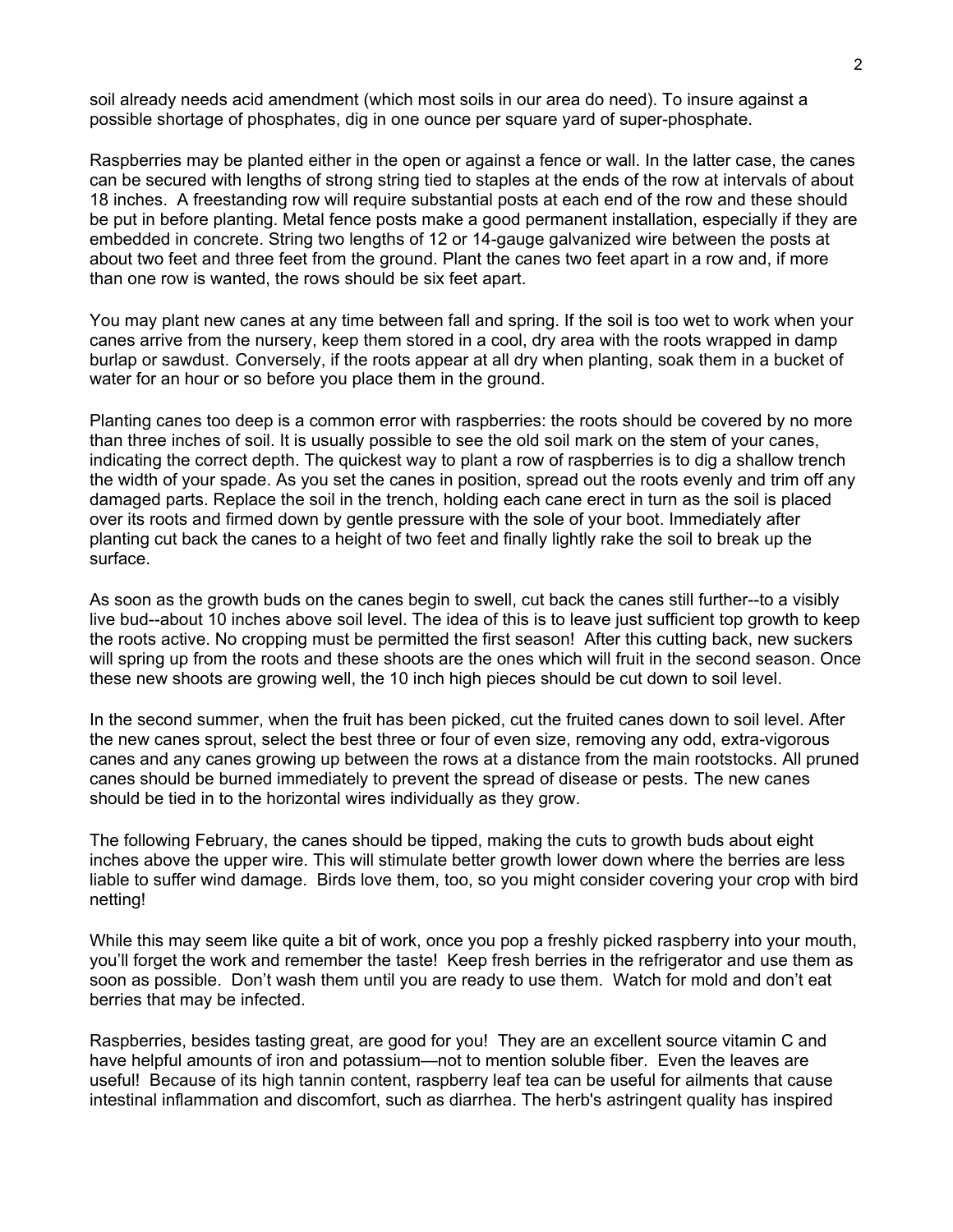other uses as well, including a raspberry leaf tea mouthwash and gargle to soothe canker sores and sore throats. They are very versatile fruits--used in recipes from desserts, to salads, to main dishes.

#### **Chicken in Raspberry Sauce**

6 boneless chicken breasts 1/2 t. chili powder 1/2 C. raspberry preserves (fruit type only) 1/2 t. curry powder 1/2 C. frozen pineapple juice concentrate (thawed) 1/2 t. garlic powder 1/2 C. soy sauce 1/4 C. fresh raspberries mashed 2 T. rice wine vinegar

**Garnish**: 1/4 C. fresh raspberries

Combine preserves, pineapple juice concentrate, soy sauce, vinegar, spices and crushed raspberries. Place chicken in a baking dish. Pour the sauce over it. Bake covered for 35 - 40 minutes at 350°F. Remove from oven and transfer chicken to serving platter. Top with pan juices. Garnish with fresh berries and serve with rice.

#### **May Meeting**

Since I wasn't able to attend the May meeting, the following information was kindly provided by **Sandra Pirghaibi**, our former newsletter editor. Thanks so much, Sandra!

"Every time we visit Cal Poly it seems to get larger and the meeting on May 8<sup>th</sup> was no exception. We followed Joe's directions carefully including driving across what seemed a rickety bridge, dirt roads and came out at this beautiful clearing by a large reservoir.

After the business meeting Chris Rhoades, a recent graduate of Cal Poly and employee of Mission Avocados gave us the grand tour of the new avocado grove they planted in partnership with the University. We have ten acres and are used to looking at a lot of avocados but this grove seemed to go on forever!

After an informative talk about the "partnership" the group moved up the hill where we could get a better view of the area. Some members drove as Chris suggested but there was an increasing number who braved the long trek and strong winds to take a look at the vast expanse of new trees.

According to Chris, water is provided to the trees by a combination of drip and sprinkler irrigation that is on a complex computerized watering system. The system somehow figures out when the trees need water and turns on the system. The water source is shared with Cal Poly and the trees looked healthy despite the fact that most of us couldn't keep our hats on!

Mission has a long lease with Cal Poly, provides all the labor and expenses for growing the trees. When the trees begin to produce, they will share in the profits with Cal Poly. According to Chris, they have the same problems most avocado growers have, weeds, disease, pests (no, he didn't have a miracle method for getting rid of gophers).

This particular partnership is an experiment for Mission as it is the only grove they have--they normally just harvest and process avocados. Trees are planted on the hillside and on the new "mounding" method and they have their hands full keeping the squirrels from chewing on the hoses and being, well pesky.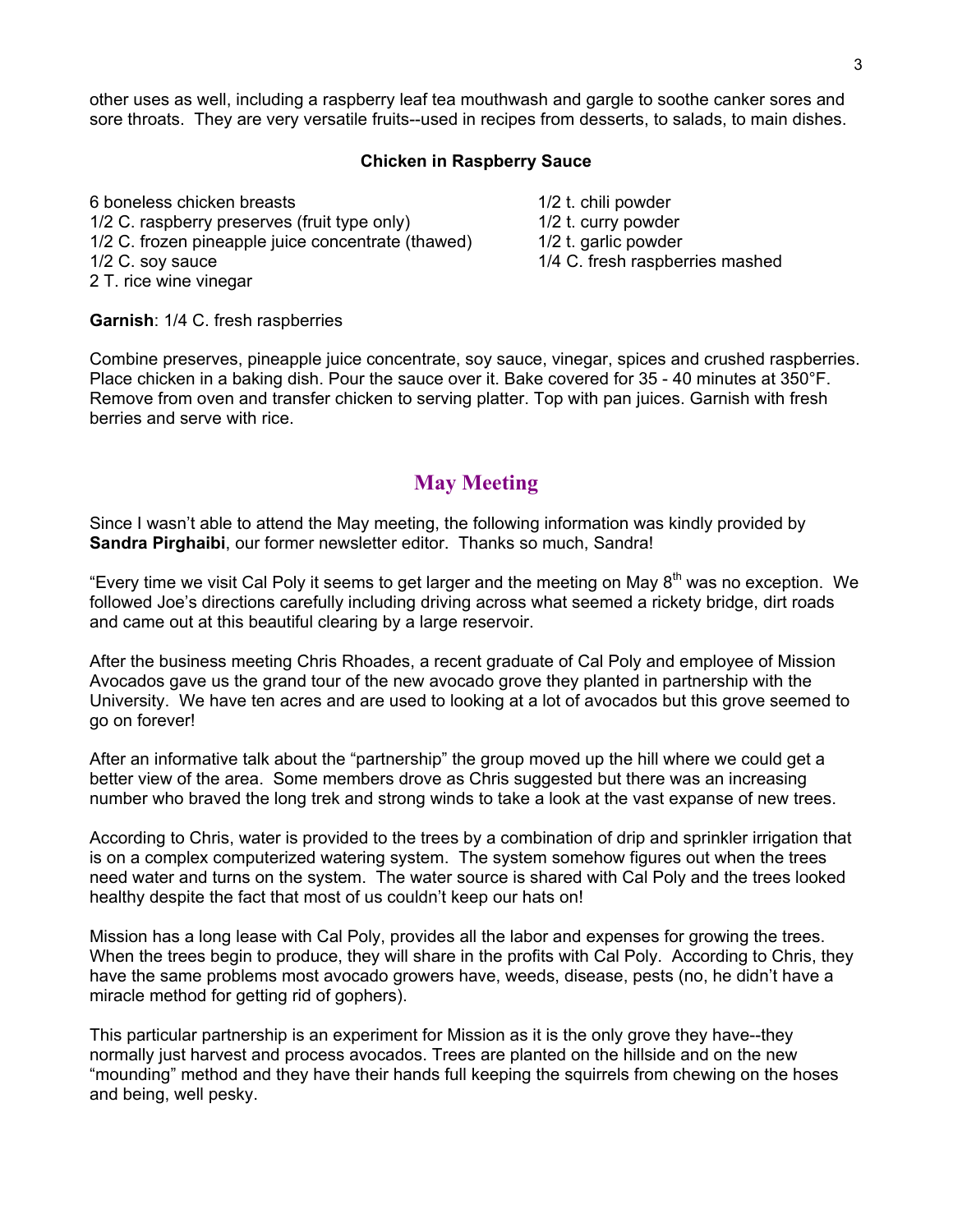When the tour was over, we all made the trek back to the clearing; luckily it was downhill! Chris should receive a nice thank you for spending so much time with our group on what we understand was his day off."

#### **Citrus Budding Workshop**  By Joe Sabol



Twelve members of CRFG had a rare opportunity to participate in a Citrus Budding Workshop conducted by Chuck Atlee and Joe Sabol on Sunday afternoon, May 16. The group took a quick walk t hrough Joe's orchard and observed the recent budding activity and then inspected buds for signs of life. After a great "T" budding demonstration by Chuck Atlee on an avocado seedling, the participants practiced the technique on six apple seedling rootstocks and then cut buds into their citrus rootstock. There were more than 15 different kinds of citrus scion wood to choose from. Most of the citrus rootstock was budded to two different citrus! Each participant took home 11 citrus seedlings and 6 apple trees that were budded o r will be budded when large enough.

### **It's a Blight, Alright!**

The peach and nectarine trees in our Community Orchard have fallen prey to the "dreaded" leaf curl fungus, *Taphrina deformans.* Commonly known as peach leaf curl, this disease affects the blossoms, fruit, leaves, and shoots of peaches, ornamental flowering peaches, and nectarines. It is often a problem for backyard gardeners. The distorted, reddened foliage that it causes is easily seen in spring. When severe, the disease can reduce fruit production substantially.

Leaf curl first appears in spring as reddish areas on new leaves. These areas become thickened and puckered, causing leaves to curl and severely distort. The thickened areas turn yellowish gray and velvety as spores are produced on the surface by the leaf curl fungus. Affected leaves later turn yellow or brown and can remain on the tree or may fall off; they are replaced by a second set of leaves that develop more normally unless wet weather continues. The loss of leaves and the production of a second set result in decreased tree growth and fruit production. In addition, defoliation in spring may expose branches to sunburn injury.

Twigs and shoots are also affected, becoming thickened, stunted, and distorted. They often die. Rarely, reddish, wrinkled areas develop on fruit surfaces and as the fruit matures these infected areas become corky and tend to crack. If leaf curl infection builds up and is left uncontrolled, the tree may decline to the point that it will need to be removed.

It takes about two weeks after leaves emerge from buds before fungus symptoms appear. The fungus grows between leaf cells and stimulates them to divide and grow larger than normal, which causes swelling and distortion of the leaf. Red plant pigments accumulate in the distorted cells. The fungus itself breaks through the surface of distorted leaves and produces elongated, saclike structures called asci. Inside the asci are spores known as ascospores, which give the leaf a powdery look. The ascospores are released into the air, carried to new tissues, and divides to form bud-conidia. The fungus survives the hot, dry summer as budconidia and ascospores on the tree's surfaces. When the weather turns

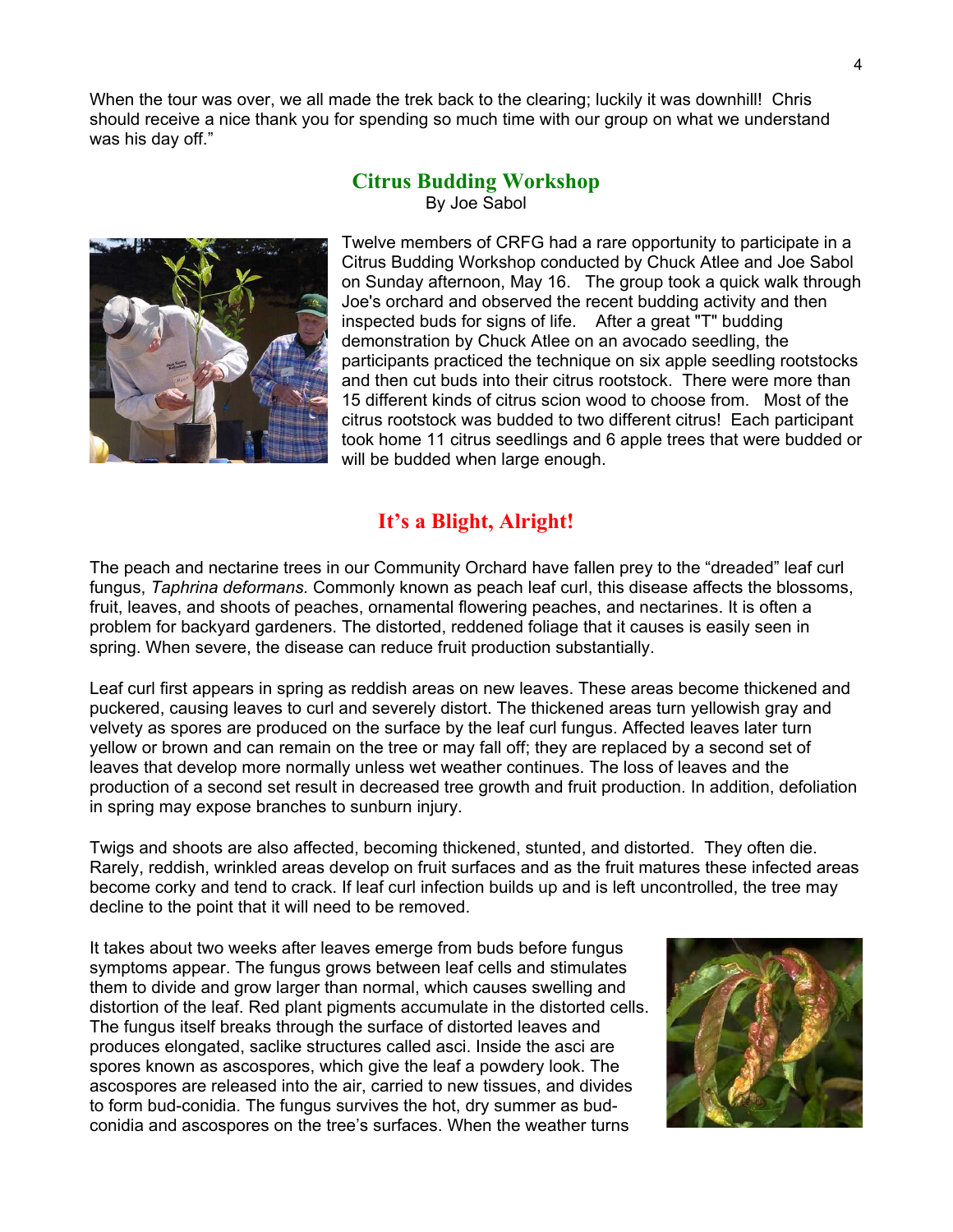cool and wet in fall, the ascospores germinate to produce more bud-conidia. The new bud-conidia and the over-summering bud-conidia continue to increase and eventually a film of bud-conidia is formed on the tree's surface. In spring, the bud-conidia are moved by splashing water and can infect newly developed leaves.

Cool weather prolongs the period of disease development by slowing leaf growth. Development of leaf curl ceases when young tissue is no longer emerging or when weather turns dry and warm (80° to 85°F).

To prevent peach leaf curl, treat peach and nectarine trees **every year** after leaves have fallen (around here that is usually late November to December). Copper-based fungicides including Bordeaux mixture (slurry made of hydrated lime and copper sulfate); tribasic copper sulfate, calcium polysulfides, metallic copper, or synthetic fungicides can be used. **To be effective, coppercontaining compounds must have at least 50% copper**. If timed properly, a single fall/winter spray will normally suffice. However, in areas of high spring rainfall (as we had this year), it may be advisable to apply a second copper spray or a lime sulfur treatment, preferably before buds begin to swell, but definitely before bud-break (when green color is first visible). Fungicides containing chlorothalonil also work well in the spring.

There is little you can do to control the disease by the time you see it. Some people remove diseased leaves or prune infected shoots, but this has not been shown to improve over-all control. Pruning in the fall, however, can reduce the amount of spores over-wintering on the tree. Normally, diseased leaves fall off within a few weeks and are replaced by new healthy leaves, unless it is rainy (or foggy)! *If leaf curl symptoms occurred on your trees this spring be sure to treat them once they go dormant to prevent more serious losses next year.* 



# Giant Cocoons!

In the May issue of The Leaflett I discussed both silkworms and Redhumped caterpillars. A few weeks ago, I was in Connecticut and Rhode Island and t here were thousands of what looked like webs attached to trees along the highways. (From a vehicle trave ling at 70 MPH, it appeared that the trees were full of giant spider webs and I sure didn't want to meet one of those spiders!) When we finally found a place where it was safe to stop, we discovered the "webs" were actually giant cocoons with MANY caterpillars emerging from them. I haven't had time to find out what kind of caterpillars these are, but I thought maybe one (or more) of you reading this, who has spent time on the East Coast, might know something about them. If you do, call me at **474-6501** and I'll up-date everyone in the July newsletter.

### **CRFG/Cal Poly Orchard Update**

The orchard needs you! Maybe the plea wasn't as passionate as the one made by "Uncle Sam"—but a smile", and "a muffin or 12 to share!" His job list looked like this: work, and pleasure, awaited those **few** who responded to the call for help on Saturday and Sunday, May 22 and 23. Joe Sabol had asked that volunteers bring "a rake, hoe, shovel, clippers, gloves, and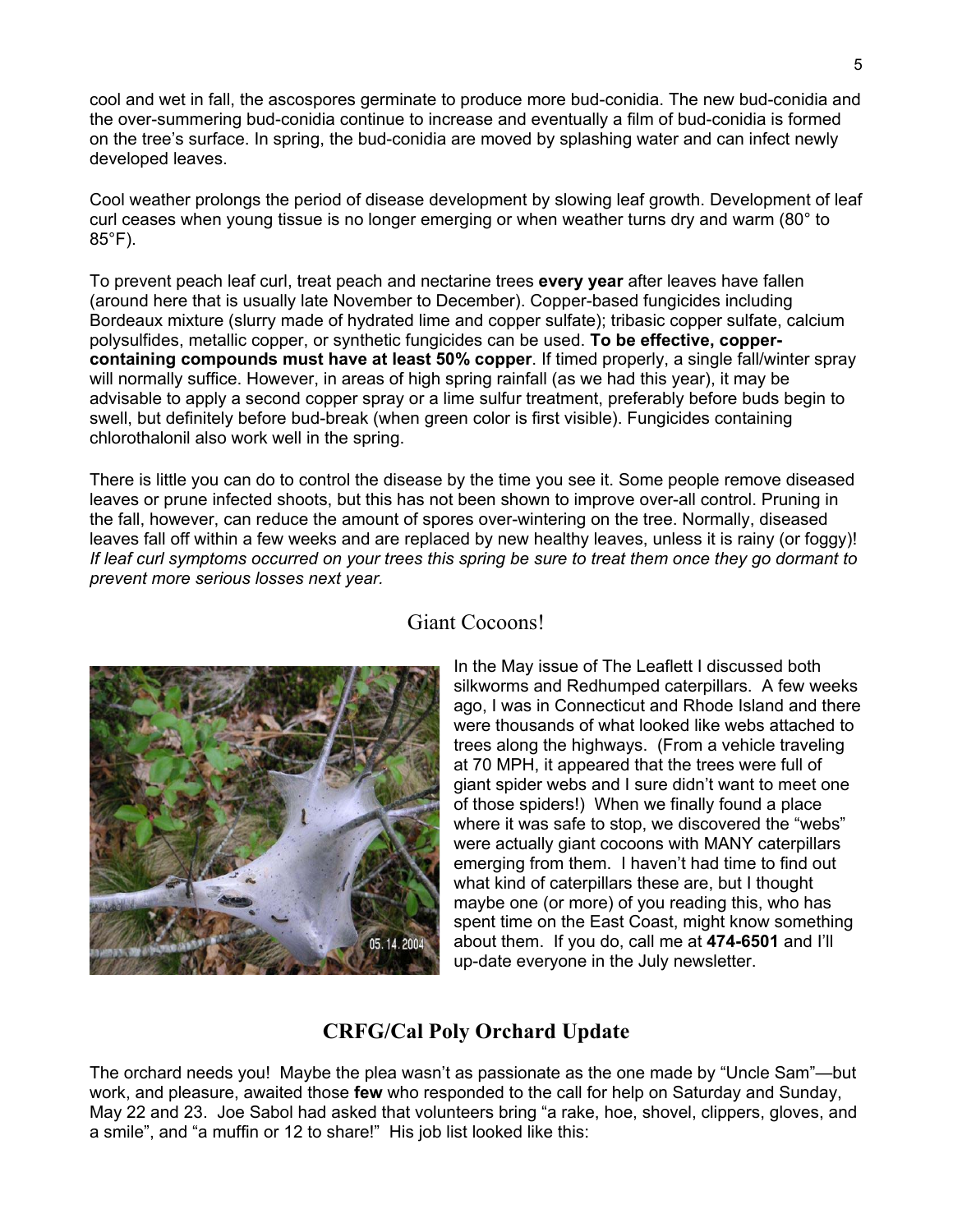- 1. Thin apples
- 2 . Repair deer damaged trees
- 3. Move drip lin e
- 4. Spread mulch (We have som e fresh new citrus mulch ready to spread, thanks to Bob McNeil)
- 5. Hoe weeds
- 6. Water Maple trees and gladiolus
- 7. Rake leaves/walkways (this if for fire prevention around the perimeter of the orchard)
- 8. Clear old mulch from around tree trunks
- 9. Taste ripe peaches
- 10. Repair busted fence (this seems to be an on-going need, thanks to our friendly deer)
- 11. Enjoy the great weather

There was, sadly, quite a bit of damage done by some visitors to the orchard, but for once, they were of the four-legged variety. As Joe said, "Deer love to eat apple leaves. They also love Asian pear and plum leaves. So far, they do not seem to like our peach or nectarine leaves." (Maybe they don't like the "spice" of peach leaf curl!)

Although the labor turn-out was light, much of Joe's "to-do" list was taken care of, but there is always something that could be accomplished by a willing volunteer. Any time you could donate to keeping up the orchard would really be appreciated. Pet Daniels says it is worth the trip (although during the week there is a \$2.00 parking fee) because the peaches are ripe now. Perhaps it is because there aren't many, but Pet maintains the flavor of the peaches is particularly intense this year and not to be missed. The apricots are coming along nicely, too, and should be ready by the time you read this article. (Please don't take more than one or two pieces of fruit per person and be sure to write the results of your personal "tasting" on the chart in the kiosk.)

The Japanese Maple tree that was planted in January in honor of Richard Shimamoto that is beneath the big sycamore tree is not on our drip system. There is a bucket at the gate that can be used to water the maple. The tree—and we—will appreciate your efforts to keep it watered!

#### **Announcements**

Welcome New Members in May: Norm and Noel Wheeler, Theresa Houtman, Marilyn Winquist, and Carol Kerwin.

 **in Morgan Hill at Andy's Orchard on Sunday, June 13 at 10 A.M., 1615 Half Road:** We **Cherry Tasting** have been invited to a "Cherry Tasting Party" by Andy Mariani and our **CRFG** friends from the fruits in California and each year hosts several fruit tastings. Andy's Orchard can be reached from Monterey Bay Chapter. Andy's Orchard is well known for having one of the largest selections of stone SLO County by driving north on the US 101 to Morgan Hill. Take the Cochrane Road exit and travel east to Mission View Dr. Turn right on Mission View Dr. and continue to Half Road. Turn left at Half Road and travel east about 1/3 of a mile to the entrance sign at **1615 Half Road**. There is a **\$10** fee for this event. Let's go!

**Join the State Association:** Many of our chapter members are also members of the State association and those who aren't should consider joining. With state membership you receive a wonderful color magazine, *The Fruit Gardener*, filled with great articles on fruit growing, news, chapter activities and contacts. Yearly dues are **\$30**. Applications are available from **Joe Sabol**.